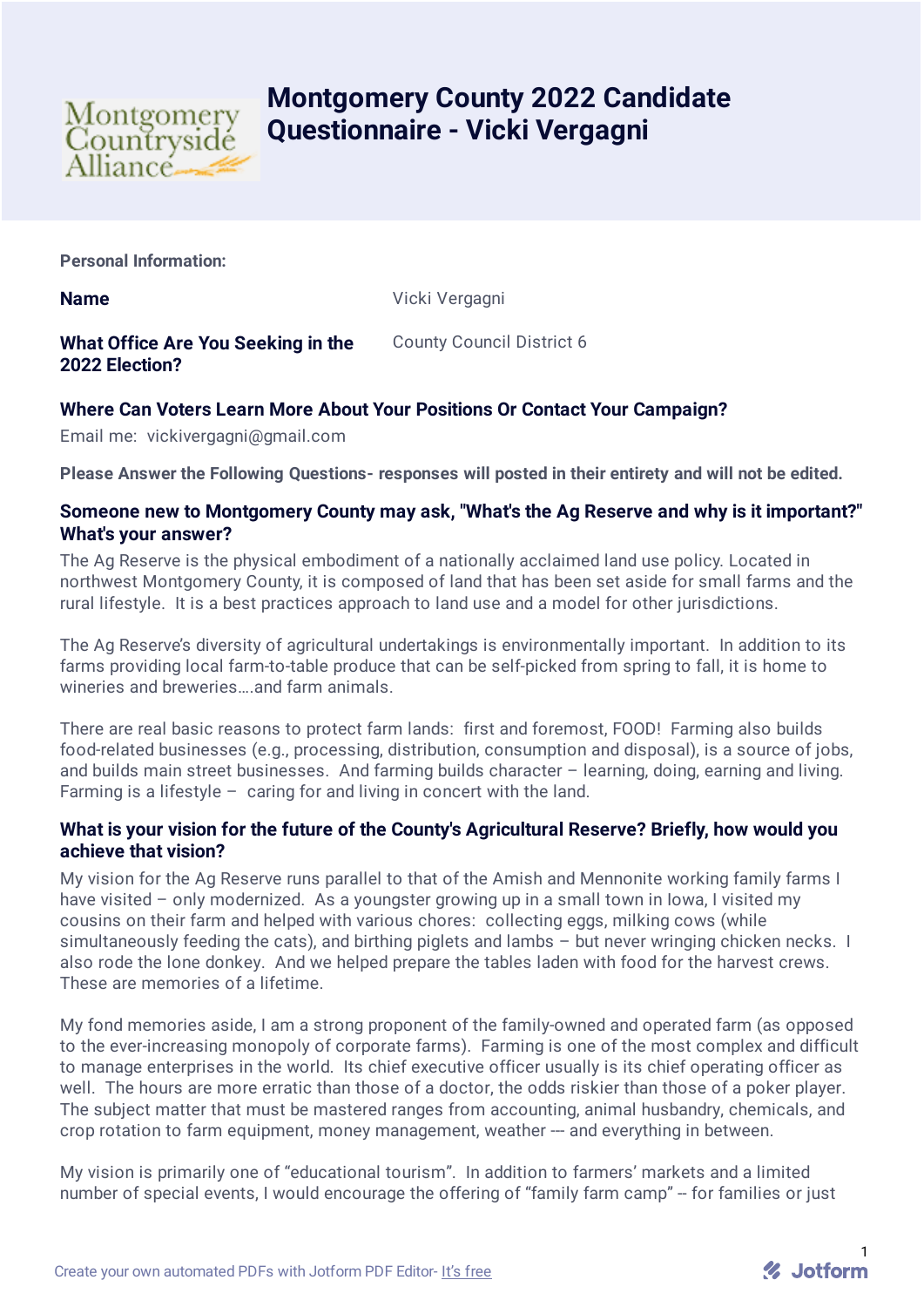for kids – as well as other "cultural" offerings (e.g., water color painting, quilting, cooking). Farms also can be functional laboratories.

## **What are your priorities regarding stewardship of the County's natural resources (water, forests, open spaces) and parkland?**

In my role as a community manager for a 15-acre property with only 5 acres of footprint, I have made it our community's business to focus on greening activities. Our community has invested more than \$200,000 in these activities that include:

- Installed 14 cisterns to date (with another 14 now on site to install) so we can capture and release rainwater according to anticipated weather pattern; currently using a new satellite technology that monitors the water in the cisterns, anticipates rainfall so that water is released to prepare for filling up again or gradually releases water during periods of drought;

- Planted in excess of 200 native and exotic trees which are nature's greatest environmental asset since they eat carbon monoxide, prevent erosion, provide habitat for all kinds of wildlife, save energy by shading homes from sunlight and blocking northwest winds, and provide unending beauty of leaves, branch structure year-round.

Built conservation landscapes with native plants that address erosion of a property that drops 55 feet in less than three city blocks.

These are just some of the approaches that I would entertain to preserve the water, forests and open spaces.

#### **What role will you play with regard to ensure that we safeguard our drinking water supply both surface and groundwater?**

Due to the rare algae in it, Lake Okoboji (in Iowa) is one of the three blue-water lakes of the world, and due to the lake's popularity in the summertime as a vacation spot, the lake swelled the town's population ten-fold with visitors. (Yes, I did work for the Iowa Great Lakes Chamber of Commerce that brought tens of thousands of visitors to our shores each summer.)

Early in the 1900s, the City Council decided that it had to protect its greatest asset. Named after a small native American tribe, Lake Okoboji was one of the first bodies of water in the U.S. to have its "health" monitored continuously. This meant that infiltration from septic tanks for what were then vacation homes was closely monitored. Over the years (and now with the installation of a sewer system), the lake has maintained its same quality of purity as when the Lakeside Laboratory was first founded. This experience definitely taught me the value of environmental protection.

Some of the most important steps we can take is to capture and properly release rainwater, plant trees and other native plants to prevent erosion and increase wildlife habitat, and assure through ongoing monitoring that there are no sources of pollution entering our above-ground or underground streams.

## **What are your top priorities to help the County address climate change? What role will the Ag Reserve play?**

The County needs to get serious about equity related to environmental justice. There are organizations that can conduct surveys through "air quality gathering posts" and other mechanisms to identify areas of need related to land and water as well. These issues must be remediated and continue to be monitored intermittently to assure the quality of our environment.

The County needs to get serious about inclusion related to incentives for environmental programming. "Commercial" entities that have limits equivalent to two years of payments into the Water Quality Protection Fund are not on a par with "residential" entities that have limits equivalent to 200 years of their payments into the Water Quality Protection Fund. The County also needs to use its bully pulpit to insist that the State of Maryland make it as easy for multi-family dwellings to participate in solar panel and electric vehicle projects as it does traditional family dwellings.

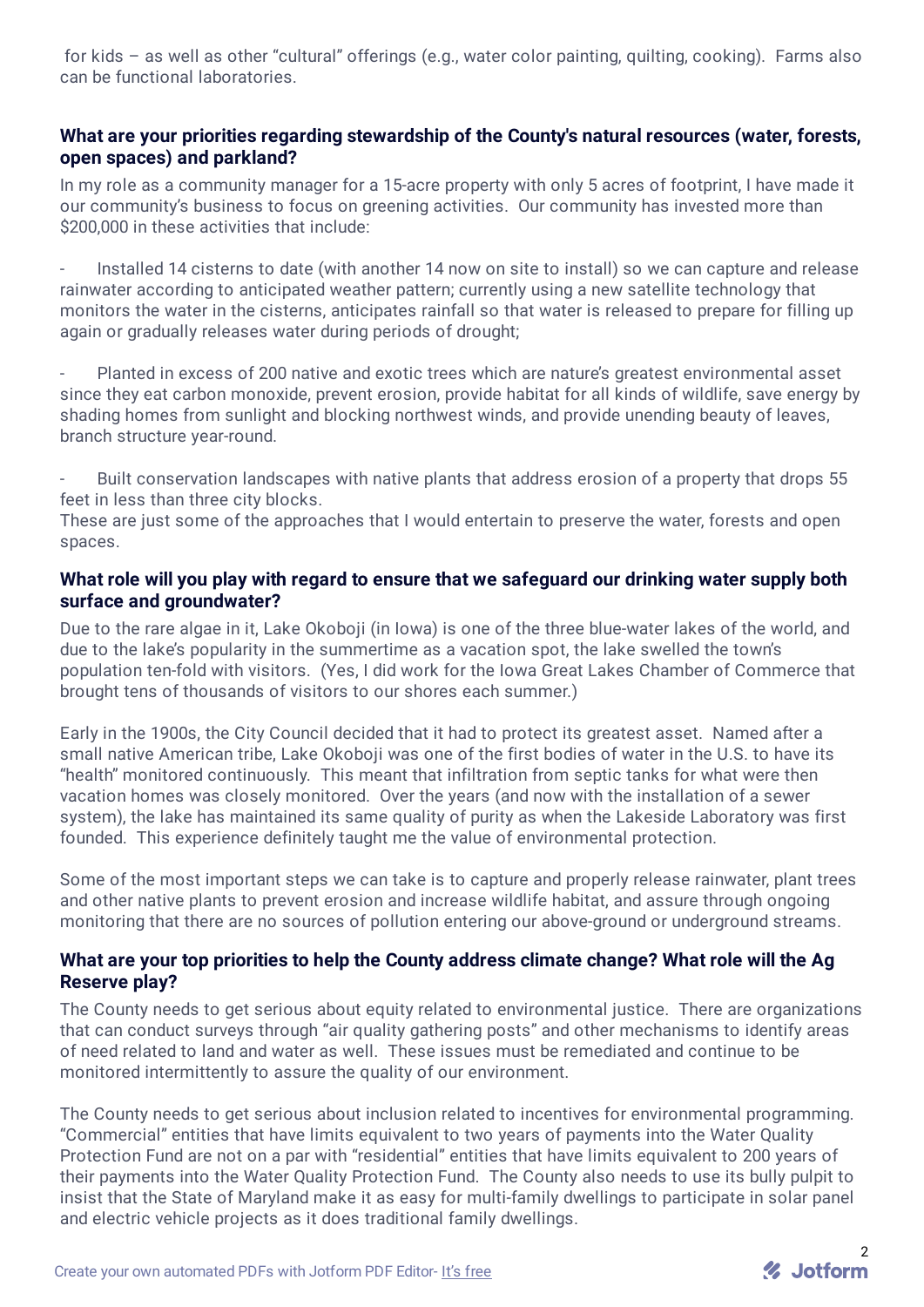The Ag Reserve plays a critical role just by being what it is. That role can be expanded by employing in its homes, businesses and public spaces new technology as it emerges, so long as it does not interfere with the "farmland" image.

#### **What more can be done to support our local farm businesses and rural communities?**

The County is great about identifying areas such as the dangers of opioid use and creating campaigns to get the message to the public. It could raise the profile for the Ag Reserve as well by:

- encouraging folks to visit and spend both time and money there;
- designing education programs (including Family Farm Camp);
- focus on the farm-to-table option;
- encouraging a limited number of special events at the wineries and breweries; and

being a land use ambassador by bringing others from our shores and overseas to see what can be done.

We also must get the "city kids" away from their flat screens and back into nature. Otherwise, there will be minimal appreciation for nature in the long run. After all, it is nature that saves us day in and day out.

#### **What are your regional transportation priorities? Do you support M83 and an additional Potomac bridge and outer beltway through the Reserve or adjacent rural zones?**

My regional transportation priority is equitable access to transportation: individuals should have reliable means to get to where they want to go at an affordable price. In short, equitable access, mobility and choice.

With regard to M83, there is a serious integrity issue here for the County and the promise that it made to those who chose to purchase homes and locate businesses in the area that was to be served by M83. Tens of thousands of dollars were collected in impact taxes from those who purchased homes. In return, they have received nothing related to transportation. Sometimes we make mistakes, but we have an obligation to fulfill our obligations – and then find alternatives to address the negative impact of that to which we have committed.

Thus, I would support M83 – with modifications.

First of all, we might be able to do more with M83 by providing "less" with regard to car-centric options. The modifications should reflect the multi-modal options offered by various special interest groups. Here are a few thoughts.

- Instead of 6 lanes, 4 lanes? Skinnier?
- Can M83 be shorter?
- Add BRT?
- Add bike and pedestrian options?

While making the forementioned changes will add addition expense, the options of choice will be in place and it will not be necessary to re-engineer in 20 years. Hopefully we can build it right the first time. Will add money but choice options now not come back 20 years later and wide M83.

With regard to the additional Potomac bridge and outer beltway through the Ag Reserve and/or adjacent rural zones, I do not see a level of justification for either at this point that would persuade me to favor either or both of these options. We should not be building a massive highway if there is not one there now. Transit must be the centerpiece in such a circumstance. Since BRT most financially efficient and operationally effective way to deliver reliable transit, that would be a great starting point. Not only does it provide the least expensive option for the dollar, it is flexible, has dedicated lanes, and signal times can be managed as appropriate. Bicycle and pedestrian options can be a forethought instead of an afterthought.

#### **How should our County manage its solid waste? What role should incineration, composting and**

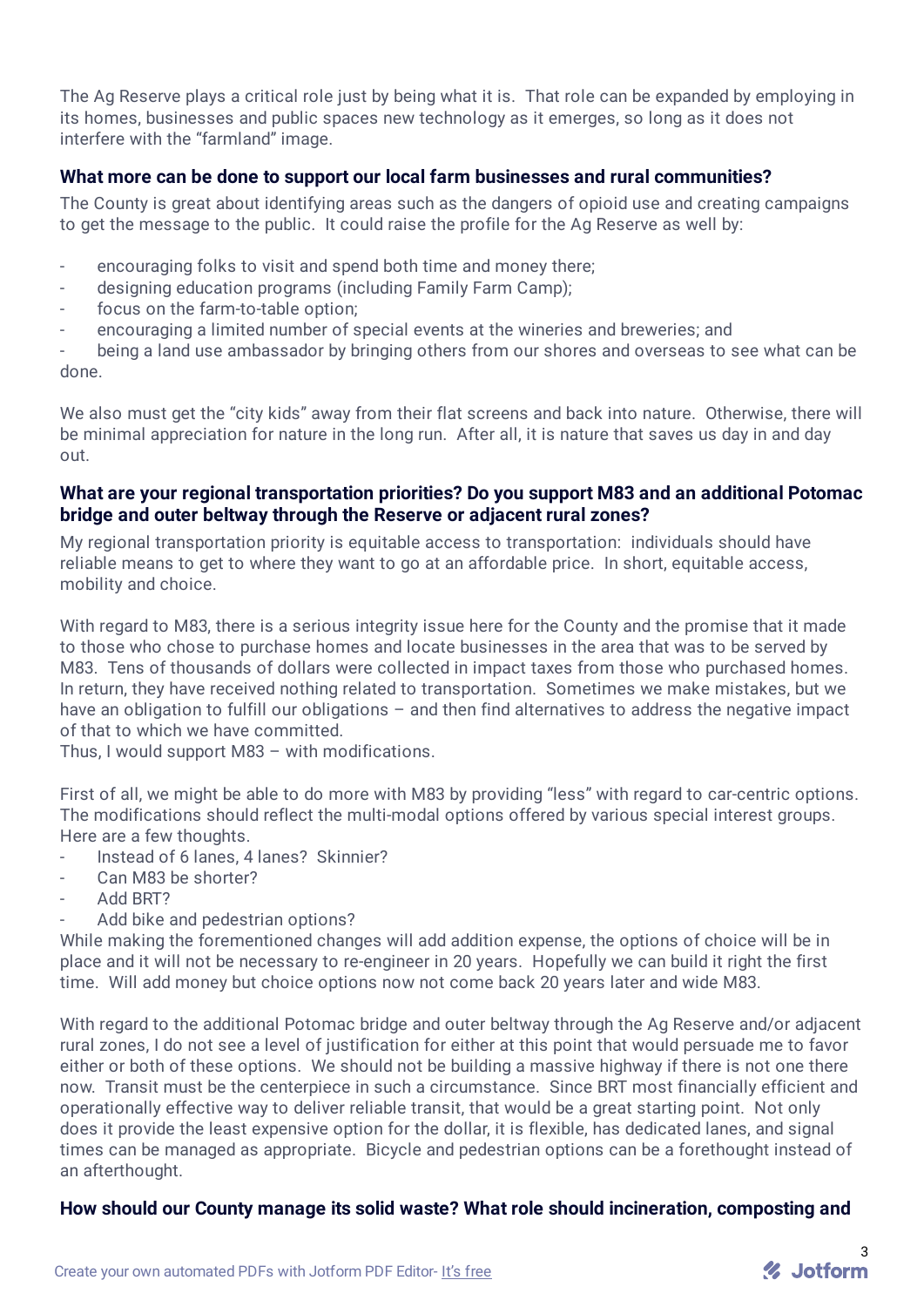#### **recycling play?**

The County provides little meaningful support (i.e., participatory education) to residents to manage solid waste. Their focus is primarily on enforcement related to waste or debris on the ground instead of reaching out neighborhood by neighborhood to train and support leaders who can create the needed change.

Some of the solutions to solid waste that the County has adopted make it absolutely unpleasant to eat carry-out food. For example, carry-out containers that allow food to soak into them and become difficult to manage are unappetizing. Solutions should work on both sides of the counter! And to spend as much time and money as we have on discouraging the use of plastic drinking straws is a phenomenal waste.

Although it reduces emissions from landfills and offsets the emissions associated with transporting and burning waste, incineration is not an acceptable approach in the long run. Not only does it contribute to air pollution, it releases particulate matter, metals, acid gases, oxides of nitrogen, sulfur, and other substances of unknown toxicity. This is an environmental justice issue, particularly since it is a threat to public health and the environment, and it most typically impacts populations of lower socio-economic levels.

Composting is a very hopeful option. Montgomery County Parks recently had an incredible speaker who showed program attendees how to create and operate community gardens in urban/suburban areas. (Children actually learned that food does not come out of a can!) Collecting food scraps is another option that represents a win for all involved. And then there are opportunities for individuals to create and operate mulch operations that take advantage of food waste. These types of efforts are particularly helpful since they are "micro" in size and could be "neighborhood-based" which means that all County residents interested in pursuing any of the options would have the opportunity to seek a job or volunteer opportunity within walking distance of home.

Recycling is a huge hope for the future  $-$  if we make it efficient and effective. As a condominium community manager, I see that the small containers for recycling take up an inordinate amount of room in a unit because three containers are required (trash, paper, commingle); thus, many of our residents do not separate items. If a family does use those containers, they have to be emptied frequently at a collection site -- which is another chore. And then the County requires that not a single item overflow the collection containers (even during the pandemic when everyone was home and using everything every day in their homes), and that no items could be on the ground. And if that happened, out comes the citation book at \$500 a crack – as if a community has the ability to monitor the collections sites 24/7, including items left on private property by outsiders.

Recycling needs to be made easy with the County taking a lead role with regard to monitoring dumpsters, paper toters and commingle toters. If the County reached out to those responsible for improperly disposing of items with first a warning and then progressively larger "tickets," progress could be made.

The County also needs to set up some type of weekly pick-up service so that furniture, electronics, clothing and bedding, and other larger/more voluminous items can be taken to recycling sites a specific day of the week for each area. This service should include multi-family homes as well as traditional ones.

#### **What are your views on the general plan update "Thrive 2050," both the process and the draft now before the Council?**

To produce this document that required extensive public and professional input during COVID was unwise. Unfortunately, public input was disparate with regard to the various socio-economic groups that will be impacted by this overarching public policy. Further, there was no significant input from professionals in the public and private sectors who have significant knowledge and experience related

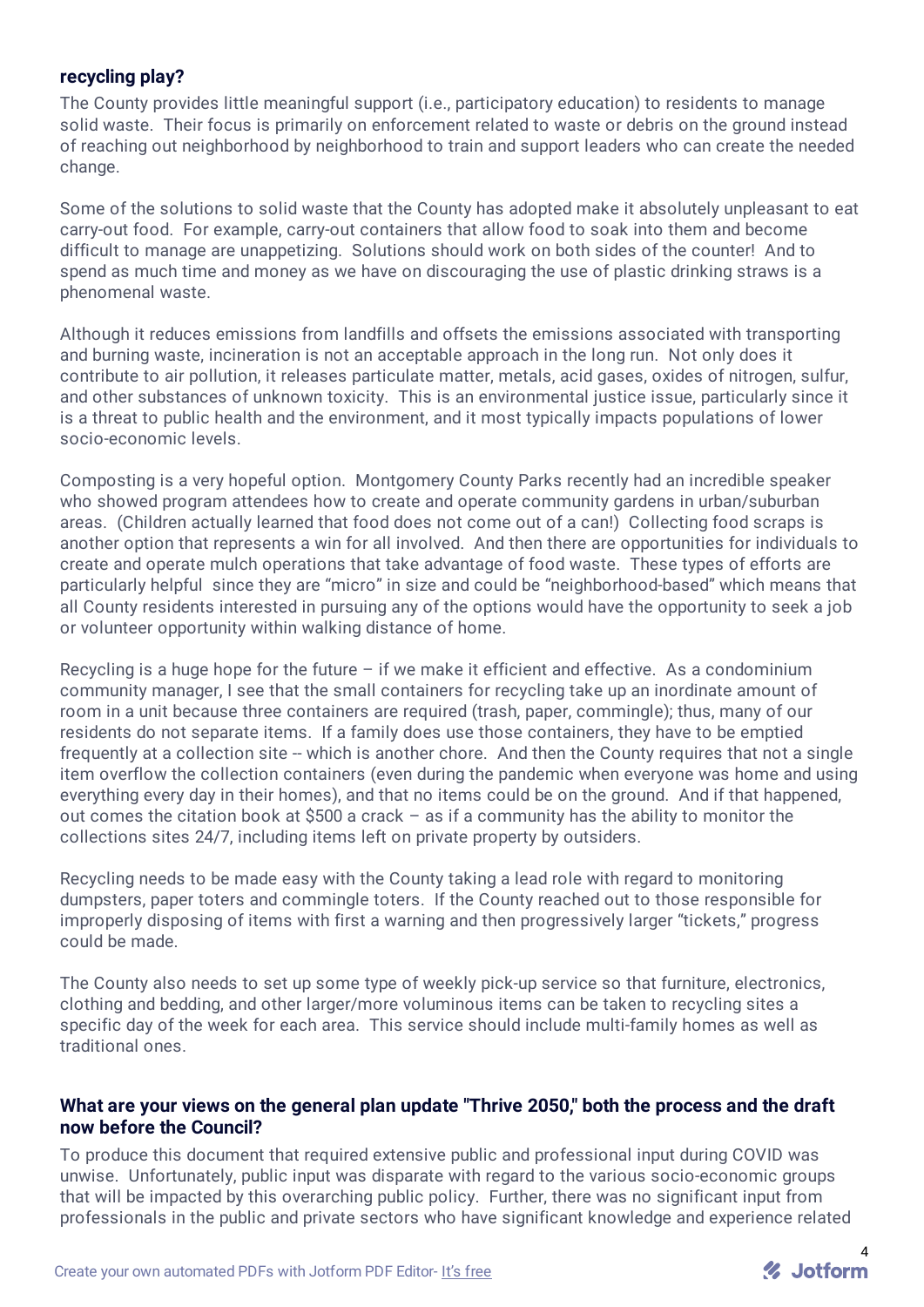to affordable owned housing in particular. The severity of the document's flaws mandates that it be sent back to the Maryland National Capital Park and Planning Commission for further study. The following are examples of serious issues that have received inadequate attention:

There seems to be no differentiation between total housing units needed to address population growth and the percentage of additional building permits needed for "affordable" and "attainable" housing.\* (See Figure 47.) Note: "Attainable" is not adequately defined, especially with regard to how it differs from "affordable".

There is no attempt to identify the kinds of housing permits granted/ needed. A permit to build a condominium with 300 units is seemingly treated the same as a permit to build a single-family unit. (See Figure 59.) This is especially troubling given the statement in Thrive Montgomery 2050 that "by 2045, people of color are forecast to make up 73 percent of the county's population with a significant percentage earning less than \$50,000 a year".

The additional permits needed as shown in Figure 47 seem low compared to the prognostications of the Urban Institute in its most recent report that looked at regional needs.

When addressing the disparity between racial and ethnic disparities, the emphasis is on singlefamily housing and the number of new units that are "over-housed". (See Figures 53 & 55.)

The report concludes that half of the new dwellings needed will have to be rentals and one-quarter to be individually-owned units in multi-family buildings, including condominiums. There was no attempt to look at the connection between viability and the number of condominium units. Statistics generated by the Montgomery County Distressed Communities Task Force have shown that any structure under 50 units will have serious issues to be financially sustainable. One wonders, therefore, what rationale underlies the statement that "… an increase in the availability of smaller, less expensive housing…" is desirable. Thus, amending zoning laws to allow a multi-family building with fewer than ten units to be built on a lot in Chevy Chase will not address the affordable housing issue. Moreover, units in Chevy Chase will sell at market rates, even in multi-family structures, which won't be deemed affordable – or even attainable - in anyone's lexicon.

- In the past, the County has relied on private developers to add to the housing stock by allowing them to decide on the type of housing to be built. As a result, newly built units with descriptors of "luxury" this-and-that have catered almost exclusively to those in the higher-income range. Thrive Montgomery 2050 changes this approach only at the margin by suggesting "financial incentives such as payment in lieu of taxes to boost housing production for market rate and affordable housing…" Seemingly, there has been no attempt to significantly involve local government in the process as does the Miami Affordable Housing Master Plan. Miami's approach calls for the creation of the Miami Affordable Housing Finance Corporation, an independent city development organization that will oversee the city's Housing Innovation Fund comprised of \$85-million of City Forever bonds that will be used to leverage, over ten years, a pool of \$1-billion in state and Federal incentives and tax credits. The balance of funding will be provided via private financing, including low-interest loans from area banks, real estate investment trust funding, Opportunity Zone funds, shared equity investment programs, Florida Housing Finance and Economic Development loans, grants, and philanthropic donations.

There appears to have been no attempt to involve institutions that have insight into and a significant record of success addressing affordable housing issues (e.g., Enterprise, Brookings, Urban Institute) as illustrated by the following articles and white papers.

Lessons from the financial crisis: the central importance of a sustainable, affordable and inclusive housing market. (Brookings)

- Proven local strategies for expanding the supply of affordable homes and addressing cost challenges. (Enterprise)

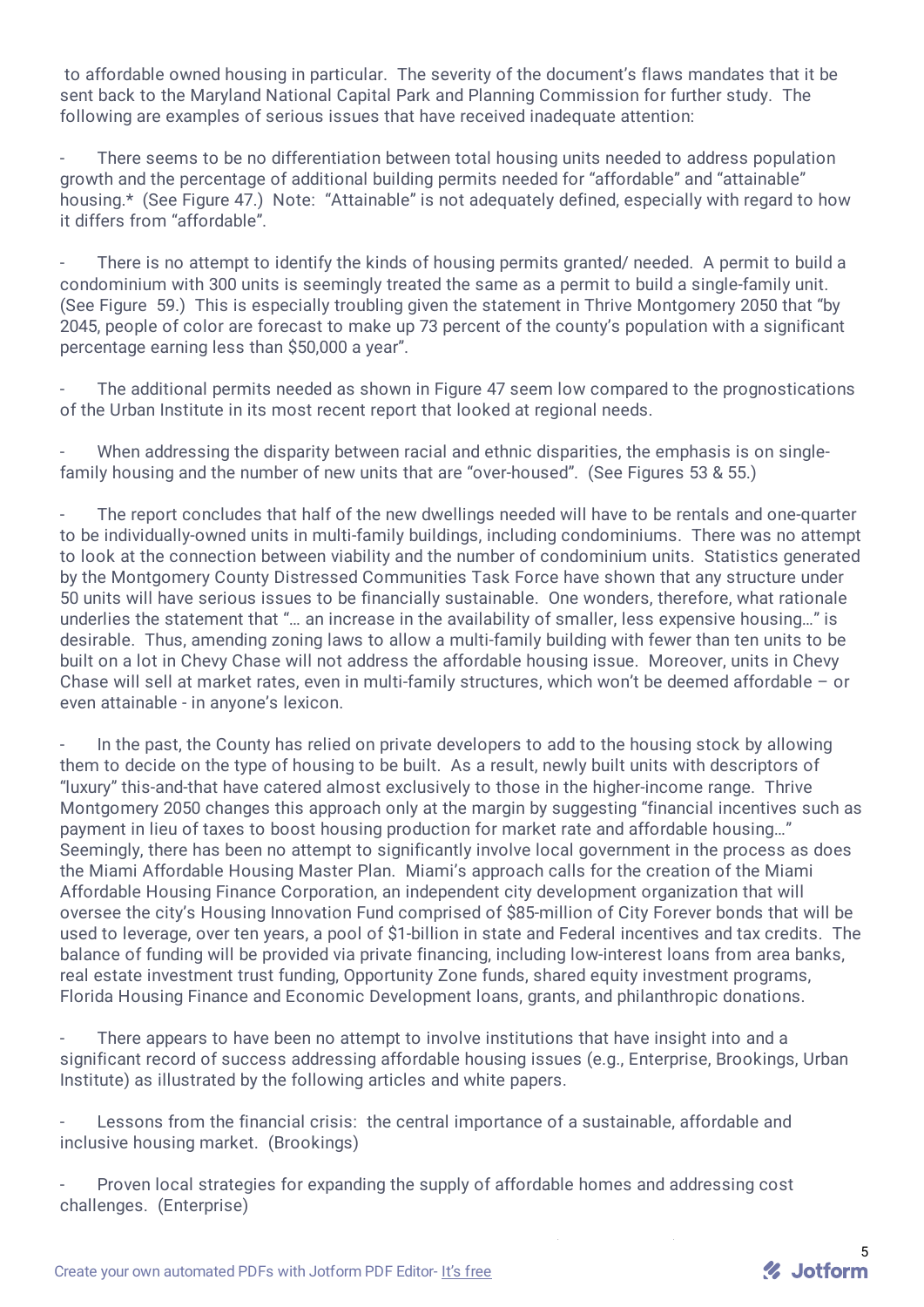Financing and development: capital on a mission. (Enterprise)

#### I believe it is incumbent that

the Council provide specific instruction on what needs further study and attention; and that

the Planning Commission be instructed to include representatives of institutions with specialized knowledge that will make this a more comprehensive tool that government can use to make changes that will support more creative and inclusive planning by the public and private sectors.

#### **Do you believe that the way that local government branches, state entities, and the public currently interact can be improved? If so, what steps would you take?**

There is always room for improvement in this regard. I think that the greatest challenge lies within the area of "collaboration". Having served as

a Commissioner and Vice Chair of Montgomery County's Commission on Common Ownership **Communities** 

- the Co-Chair of the County's Distressed Communities Task Force,
- the lead volunteer on the application of condominiums for COVID relief monies, and

- the lead volunteer on the application of residents of master-metered condominiums for the reimbursement of utilities,

I saw how one's efforts can get buried in bureaucracies with workers who do not understand the logistical environment of those they are to serve.

For example, after spending countless hours bringing the financial plight related to delinquent assessments of condominium associations during COVID to the attention of County officials, a workable process that our committee had designed was re-designed by government folks without consulting with those of us who had key knowledge – and condominiums were given only two weeks to apply for funding while in the midst of doing a mandatory report for the same agency that was offering the funding. Although an extra week for applying ultimately was added, the \$2 million of funding that had been set aside was awarded as follows: \$50K to the DC consulting firm that oversaw the promotion of the program to condominium associations and the evaluation of 9 applications that resulted in awards of \$35K. The rest of the money was re-purposed to provide food while condominium associations that were in need remained upside down.

A second example involved affordable condominiums in which working class families live and that are master-metered for utilities that have been left out of receiving financial support for electricity, gas and water/sewer because they do not have individual utility bills. After spending an inordinate amount of time with a State energy official, a State legislator, and several County energy program managers developing a workable application process and personally preparing the promotional brochure, the materials to reimburse for heat expenses were handed over to Washington Gas (and also PEPCO ????) personnel who had not a clue as to how to get the materials to those in need in master-metered condominium communities. In spite of outlining for these folks how to do that efficiently and effectively, they continued to drive around with piles of brochures in their vehicles and then attempted to deliver the materials door-to-door. If a person in financial need somehow got possession of one of the applications, the Montgomery County Office of Home Energy Programs promptly mis-processed the forms. Of the seven families in my community that should have received assistance, only two got through the process.

The result of this type of disenfranchisement after working tirelessly as a volunteer to see your work product go up in flames by a well-meaning paid government employee who is lacking in knowledge and/or supervision is beyond disheartening. It turns off a very valuable resource that government does not have, but needs, to assure success.